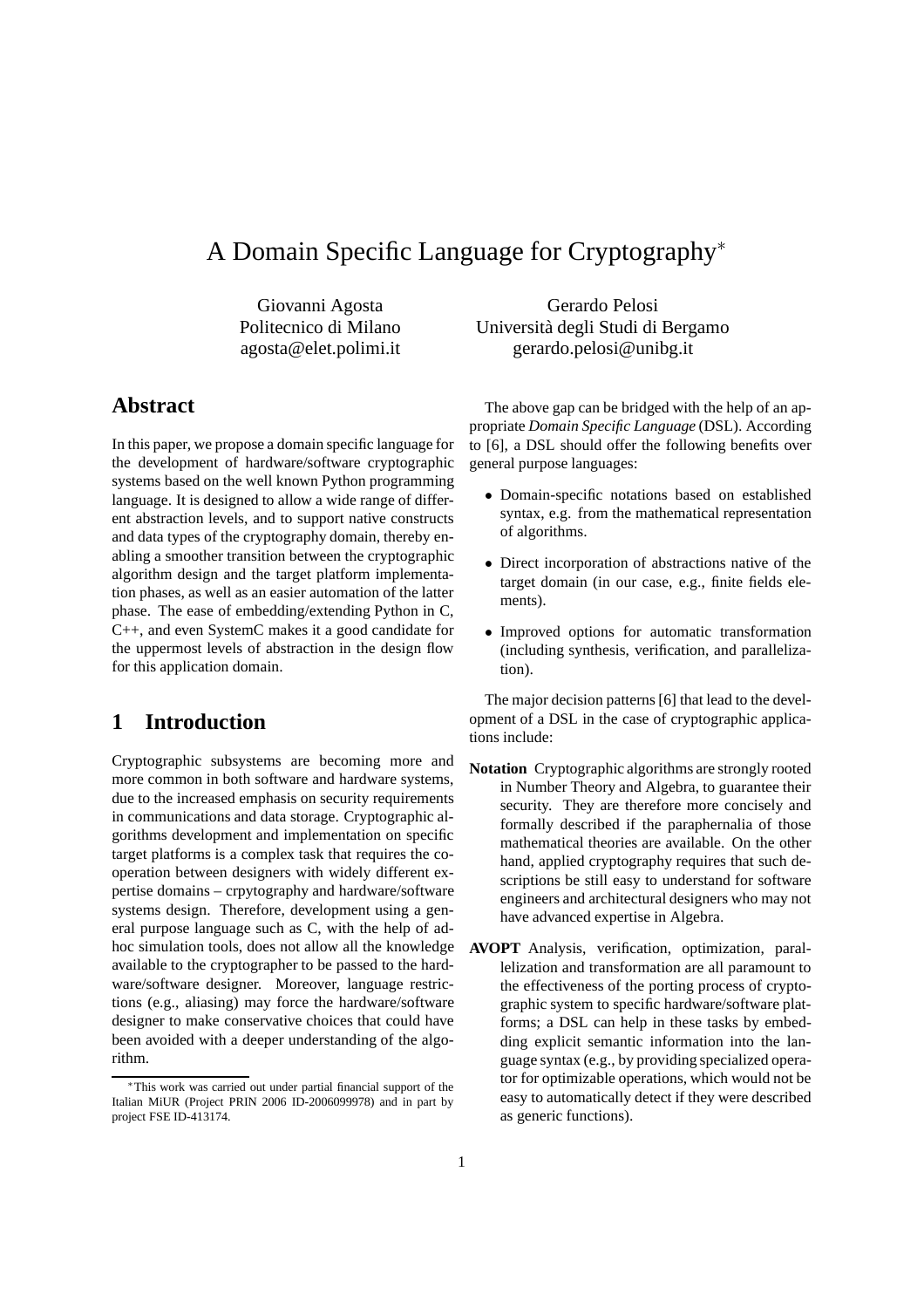#### **Data structure representation and traversal**

Cryptographic applications make a heavy use of data types not commonly found in general purpose programs and systems, such as multiprecision numbers, univariate polynomials, and compositions of polynomials, each managed in the arithmetic native to the finite field selected. A DSL language can provide syntactic means to describe and traverse these data in a natural way, while at the same time supporting AVOPT processes.

The above considerations provide a motivation for our proposal of a domain specific language based on the well known Python programming language. The proposed DSL is designed to allow a wide range of different abstraction levels, thereby enabling a smoother transition between the cryptographic algorithm design and the target platform implementation phases, as well as an easier automation of the latter phase. The availability of bindings between Python and C, C++, as well as SystemC [11] allows a natural transition to the lower phases of design refinement and synthesis.

The rest of this paper is organized as follows: Section 2 describes the proposed DSL for cryptographic systems development, using the TEA [12] cryptographic algorithm as a minimal example, while Section 3 introduces a larger case study, using the Blowfish algorithm [9]. Section 4 compares the proposed language with existing or work-in-progress solutions from the literature. Finally, Section 5 draws the conclusions and outlines the future developments of the work depicted in this paper.

### **2 Language Definition**

The language is based on Python [8], a dynamically strongly typed language. Several basic features of the language, including functions and iterative constructs are modeled on the Python equivalents – though our proposed language includes the possibility to statically specify data type constraints for variables and parameters.

The current implementation of the proposed language is a simple translator to Python itself, which has allowed a quick development cycle for the prototype and the case studies exibited in Section 3 and 3.

#### **2.1 Data Types**

Cryptographic algorithms rely heavily on the intractability of several number theory problems to guarantee security. Therefore all public key algorithms need to represent the elements of algebraic structures such as groups, fields and rings in a compact way.

To support the representation of these elements, our language, rather than adopting a set of specialized types, aims at providing a flexible type system that allow to easily write down high-level specifications for the target algorithms.

To this end, our language implements both unlimited precision and fixed precision data types, by allowing each data type to be specified by a size extension. The basic data type is int, a signed integer of unlimited precision. Several specifiers can be added to obtain unsigned integers (u.int) or fixed precision types (int.32). A shortcut for int.1 is also provided (bit), to ease bit manipulations.

It is possible to build user-defined data types by the traditional array construct: e.g., u.int.32 [4] defines an array of four 32-bit unsigned integers. Explicit type casting allows array types to be converted into integers of appropriate precision, e.g., an u.int.32 [4] array can be converted to an u.int.128, using the big endian convention. The reverse is also possible. In these conversion, the actual values are never changed and the total bit size of the data is also unchanged. Casting with semantic changes (e.g., unsigned to signed), widening or shrinking are also allowed.

To support modular arithmetic, a type specifier mod is introduced. If a type  $t$  is specified as modular, e.g., mod 5 u. int. 32, an integer value cast to t is guaranteed to be compatible with the residue of the specified modulus – e.g., (mod  $5 u.int.32$ ) 7 is equal to 2.

For applications in cryptography, as an element of an algebraic structure it is possible to consider a polynomial of arbitrary degree with coefficients defined as modular integers or other polynomials. Therefore, it is necessary to provide means to declare *polynomial data types*. In the proposed language, polynomials are declared as arrays of a modular base or user-defined type, with an added polynomial specifier. E.g., a polynomial mod 5 int [3] can be used to declare a polynomial variable having values of the type  $a_2x^2 + a_1x + a_0$ , where  $a_i \in \{0, 1, 2, 3, 4\}.$  A more significant example is polynomial mod (polynomial mod 2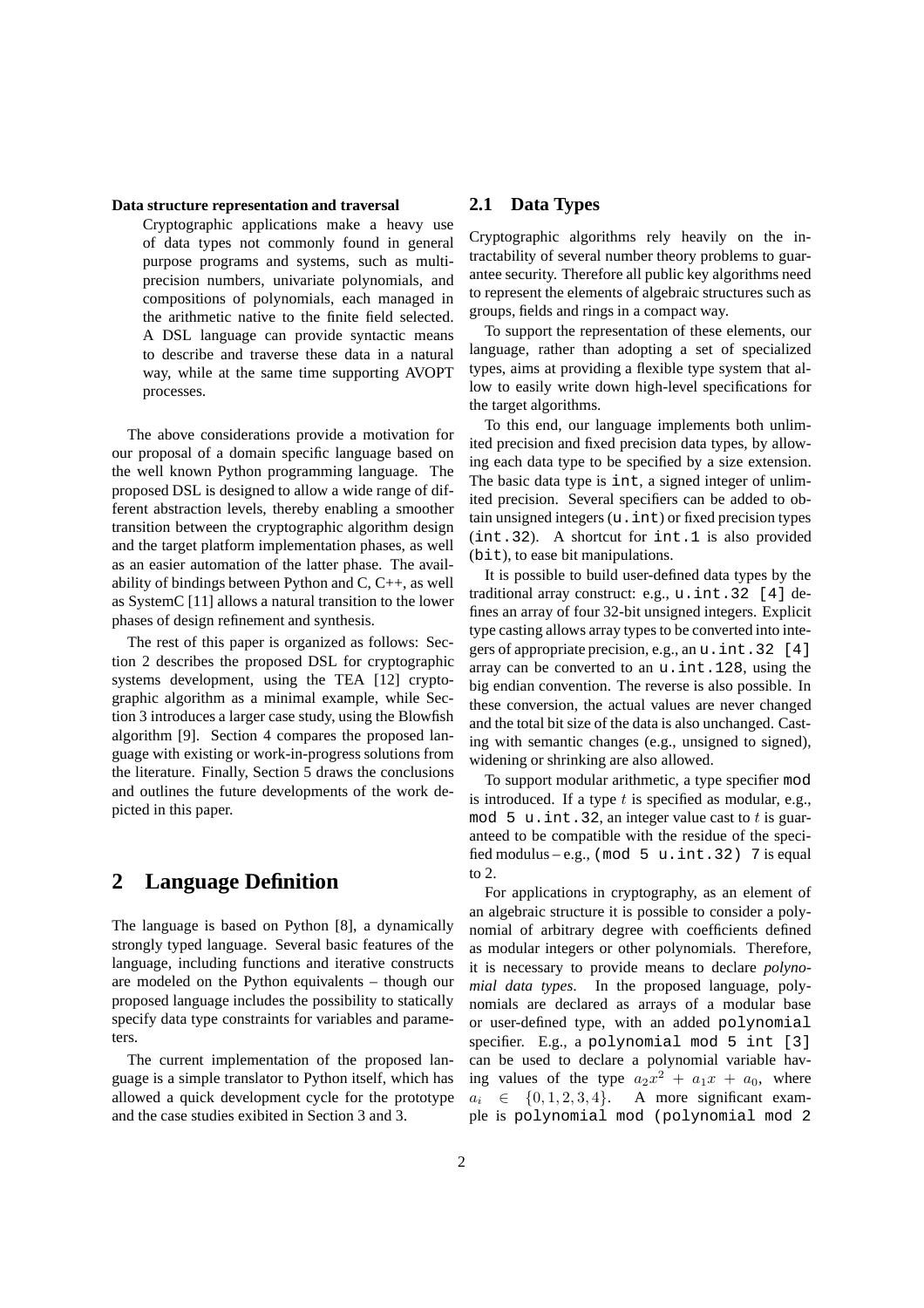| Table 1: Scalar Operations. |                |
|-----------------------------|----------------|
| Keyword                     | Operation      |
| $\ddot{}$                   | addition       |
|                             | subtraction    |
| $\star$                     | multiplication |
| ిక                          | remainder      |
|                             | quotient       |
| * *                         | exponentiation |
| ī                           | negation       |
| δz                          | logic product  |
|                             | logic sum      |
|                             | exclusive or   |
| \$                          | S-box          |

bit [129]) bit [128] can be used to declare an element type belonging to the finite field  $GF(2^{128})$ with a 128-degree irreducible polynomial, which is part of the definition of Advanced Encryption Standard (AES) [2], one of the most commonly employed block cyphers.

#### **2.2 Scalar Operators**

To guarantee the basic functionality, the language includes the typical set of scalar operator shown in Table 1.

\$ represents a substitution operation (*S-box*) applied as  $x$ \$T where  $x$  is  $u$ . int.  $X$  and  $T$  is array of u.int.Y [2\*\*X].

Note that bitwise operations are not needed since explicit cast is used to perform bitwise operation by reading integers as bit arrays.

### **2.3 Vector Operators**

Vector operations are needed to work with arrays and polynomials.

The  $\setminus$  operator performs the replication of array elements, e.g.  $v \gtrsim 2$  gives [1, 2, 1, 2] if v is [1, 2] – it is therefore a shortcut for  $[v;v]$ .

The concatenation operator differs from the array construction operator in that the two operand arrays are concatenated, rather than used as elements of a new array, so, using the same v as above,  $[v, v]$  yields  $[1,2]$ ,  $[1,2]$ ], i.e., a  $2\times 2$  matrix.

Shifts and rotations are element-wise operations – though if the elements are bits, the semantics of traditional shifts and rotations applied to scalar integers are

| Table 2: Vector Operations. |                      |
|-----------------------------|----------------------|
| Keyword                     | Operation            |
| >                           | shift right          |
| <<                          | shift left           |
| $\Box$                      | concatenation        |
| $\Box$<br>$\Box$            | array construction   |
| >>                          | rotate right         |
| <<                          | rotate left          |
|                             | array element access |
| -1<br>- :                   | subarray selection   |
|                             | array replication    |
|                             | transposition        |

obtained.

Finally, all scalar operators can be applied to vectors, both arrays and polynomials. They are applied in a coefficient-wise fashion, so applying (u.int.32)((bit [32])a) & (bit [32])b)) gives the bitwise logic product of the two operands (assumed to be 32-bits unsigned integers). When binary scalar operators are applied to polynomial operands of different length, the lowest degree polynomial is expanded to the size of the highest degree by zero-padding on the most significant elements.

#### **2.4 Functions**

The definition of functions is preserved from the Python language, with the added option of imposing type constraints to parameters. Figure 1 shows an application of this mechanism to TEA [12], a symmetric key cryptographic algorithm specifically designed for low-end embedded implementation. The rationale for such a choice is to make the language better able to cope with lower-level specifications, where the definition of data type sizes can make a difference in implementation choices. For example, in the synthesis of the algorithm to a target platform, data of small size may fit into architectural registers, while larger data may be split over several registers, or special registers may be added in the architecture.

In the current interpreted implementation of the language, type constraints of parameters are imposed by means of Python decorators (@accepts or @returns), to which the type constructs are translated before execution.

In addition to standard functions, the proposed language provides a syntactic shortcut to define permuta-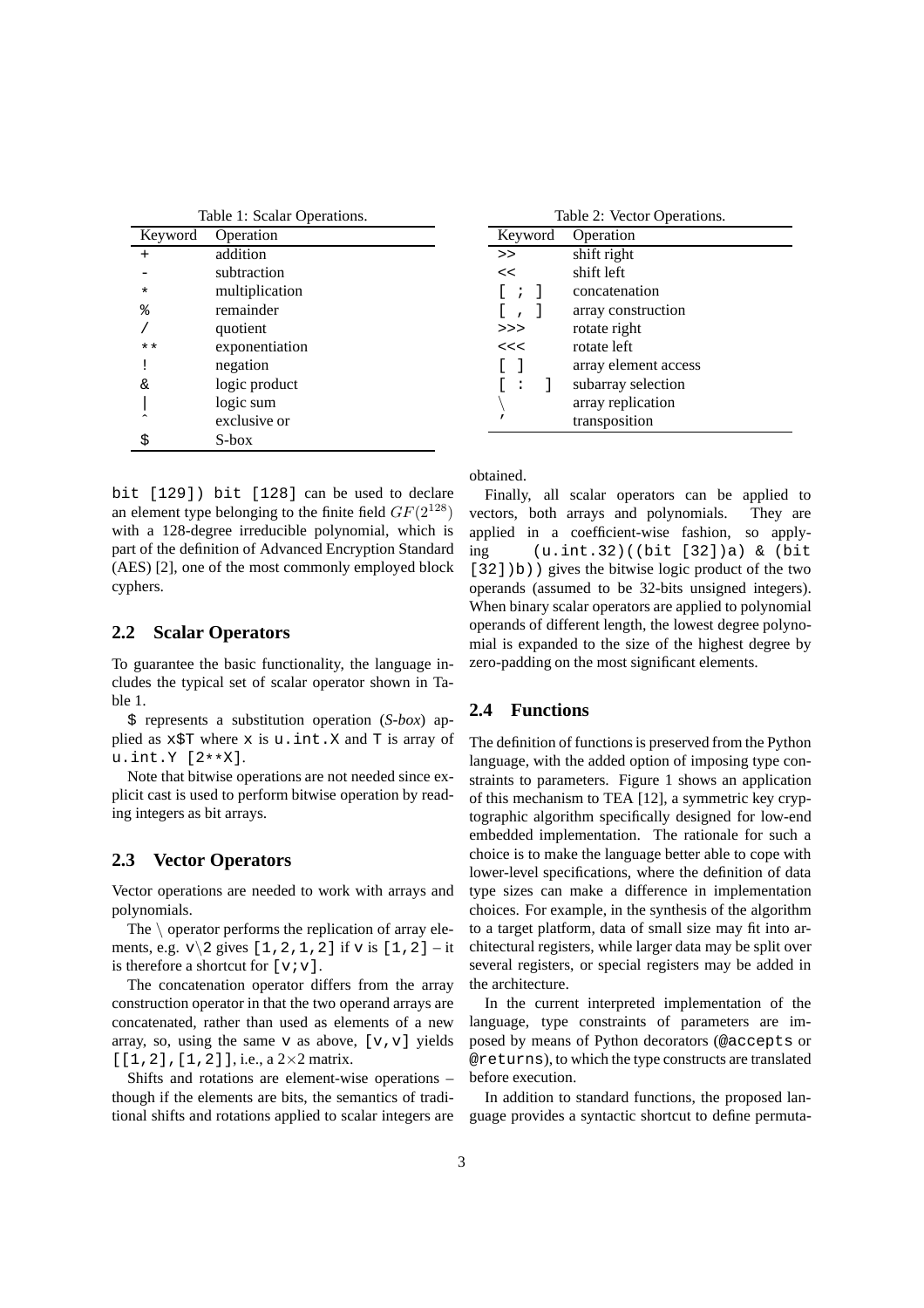```
Figure 1: The TEA algorithm implemented in the proposed language
def F( u.int.32 v, u.int.32 [2] k, u.int.32 delta) -> u.int.32 :
  return v<<4 + k[0] ˆ v + delta ˆ v>>5 + k[1]
def code(u.int.32 [2] v, u.int.32 [4] k) \rightarrow u.int.64 :u.int.32 tot = 0; u.int.32 delta = 0x9e3779b9for i in range(64) :
    tot=tot+delta
    v = v[1], v[0] + F(v[1], k[u.int.2(i) << 1:u.int.2(i) << 1+2], tot)return v
```
tions. Permutations are frequently employed as basic blocks of any symmetric cryptosystem. They are generally lengthy to encode in general purpose languages. The proposed syntax makes it more immediate, by allowing the permutation to be defined in terms of its cycles: perm  $p : [3, 2, 1]$ ; applied to an array of three elements  $a = [x, y, z]$ , it has the effect to reorder its elements:  $p(a) \rightarrow [z, y, x]$ .

Some built-in functions are especially useful in cryptographic applications. In addition to the Pythonderived built-in functions (filter is especially useful in this context), our proposed language provides a pair of functions for random number generation. While the seed generation function has no special features, the rand function takes a type definition as parameter, and returns a random element of that type. A shortcut for a random bit is also provided with the keyword ?.

### **3 Case Study: Blowfish**

Blowfish [9] is one of the fastest block ciphers available with no known practical cryptanalysis attacks. It is also in the public domain, which allows free implementations, such as in GnuPG. Blowfish also has several hardware implementations [5, 3], making it a suitable test case for the proposed DSL.

To prove the flexibility of the proposed DSL, Figure 2 shows an implementation of the Blowfish kernel. The encipher function takes as input the plaintext X and a subkey array P as well as a Feistel function F. F is generated by the higher-order function gen F, as it is parameterized with respect to a second subkey array, in the form of S-boxes (non-linear functions expressed as lookup tables). DSL features are used to express both the precision of parameters and the type of access to data (by casting 64-bit integers to arrays of 32-bit integers, e.g.) as well as the specificity of S-boxes (via the operator \$), while high level language features are used to make the implementation readable and concise (a C implementation of the same code is about twice as long).

### **4 Related Works**

There are very few proposals in the field of domain specific languages for cryptographic applications.

Cryptol and  $\mu$ Cryptol [4, 7] are the first commercial attempt at producing languages to speed up the development, optimization, and securing of cryptographic algorithms. They focus on retargetability and validation, but misses the goal of providing the means to describe in a concise and easily comprehensible way the basic operations at the heart of a cryptographic algorithm. As an example, Figure 4 reports the  $\mu$ Cryptol implementation [10] of the TEA algorithm. Compared to both the C implementation shown in Figure 3 and the implementation in our proposed language described in Section 2, it is not only lengthier, but also much harder to understand for a non-specialized user. Some syntactic elements, such as function definitions, are hard to spot even for the expert user, since they differ widely from the typical representation of such elements in common programming languages, thus making the learning curve steeper.

CAO [1] is a work in progress, aiming at the development of a language and related compilation tools for asymmetric cryptographic protocols and algorithms. CAO is based on C, with some elements from Occam (for management of explicit parallelism) and hardware description languages. With respect to this approach, a Python-based language can capitalize the advantages of its parent language in terms of list syntax expressivity, as well as high-level language features such as higherorder functions (used for example in the Blowfish case study) or metaclasses (used in the current implementation to provide the fixed precision type system as a replacement of the standard Python types).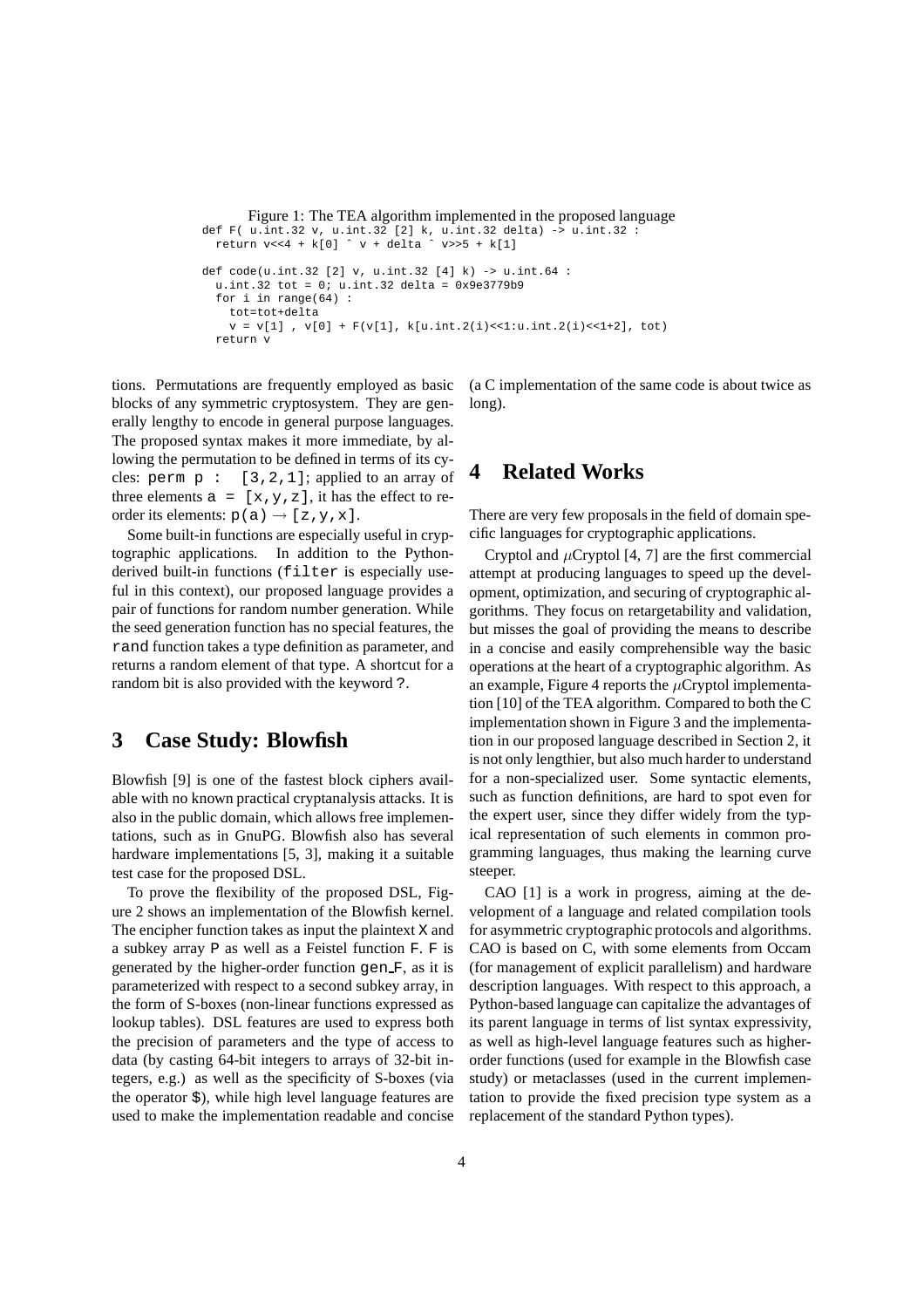```
Figure 2: The Blowfish algorithm implemented in the proposed domain specific language
  def gen_F(u.int.32 [256] [4] S):
```

```
def F(u.int.32 x) -> u.int.32:
   u.int.8 [4] bs = u.int.8 [4](x)
    u.int.32 y = (bs[0] $ S[0]) + (bs[1] $ S[1])
    y = y ˆ (bs[2] $ S[2])
   return y + (bs[3] \S S[3])return F
def Blowfish_encipher(u.int.64 X, u.int.32 [N + 2] P, F) -> u.int.64 :
   x1, x = u.int.32 [2](x)for i in range(N+1) :
     x1 = x1 \cap P[i]Xl, Xr = F(Xl) ˆ Xr, Xl
   return Xr ˆ P[N + 1], Xl ˆ P[N]
```
Figure 3: The TEA algorithm implemented in C language

```
typedef unsigned long word;
void code(word* v, word* k) {
  word y=v[0], z=v[1];
  word sum=0, delta=0x9e3779b9;
  int n=32;
  while (n-- > 0) {
    sum += delta;
    y \leftarrow (z \leftarrow 4) + k[0] \hat{z} +sum (z \rightarrow 5) + k[1];z += (y<<4)+k[2] ^ y+sum ^ (y>>5)+k[3];
  }
  v[0]=y; v[1]=z;}
```
Figure 4: The TEA algorithm implemented in the  $\mu$ Cryptol language exports code;

```
N = 32;W = 32;Word = BˆW;
Block = Wordˆ2;
Kev = Word^4;Index = B^Wdelta : Word;
delta = 0x9e3779b9;
  code : (Block, Key) -> Block;
   code ([v0, v1], k) = [ys@@N, zs@@N] where {
      rec sums : Wordˆinf;
     sums = [0] ##[ sum + delta | sum <- sums ];
     and ys : Wordˆinf;
     ys = [v0] ##[y+( (z<<4) + k@0 \text{^}2*sum \text{^}3* (z>>5) + k@1)| sum <- drops{1} sums
             | y <- ys
             | z \leftarrow \overline{z} s ];
     and zs : Word^inf;
     zs = [v1] ##
            \left[ \begin{array}{cc} z+((y<<4)+k@2 \ \end{array} \right] \left[ \begin{array}{cc} z+((y<<4)+k@2 \ \end{array} \right]| sum <- drops{1} sums
             | y <- drops{1} ys
            \begin{vmatrix} 2 & -2 & 2 \\ 2 & -2 & 3 \end{vmatrix}};
```